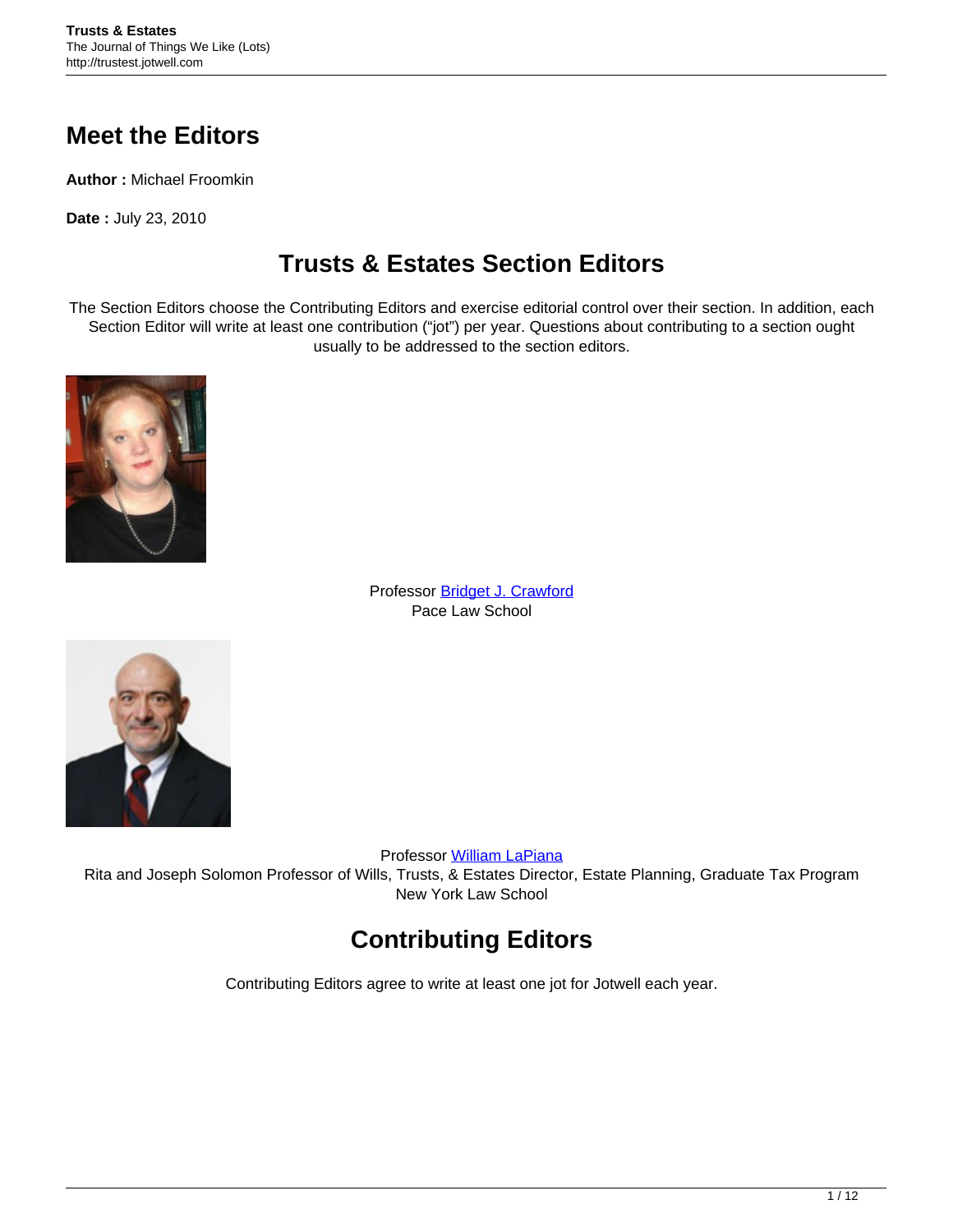

Professor [Gerry W. Beyer](http://www.law.ttu.edu/faculty/bios/Beyer/) Governor Preston E. Smith Regents Professor of Law Texas Tech University School of Law



Professor [Lynda Wray Black](http://www.memphis.edu/law/faculty-staff/lynda-black.php) University of Memphis, Cecil C. Humphreys School of Law



Professor [Alexander Boni-Saenz](http://www.kentlaw.iit.edu/faculty/full-time-faculty/alexander-boni-saenz) IIT Chicago-Kent College of Law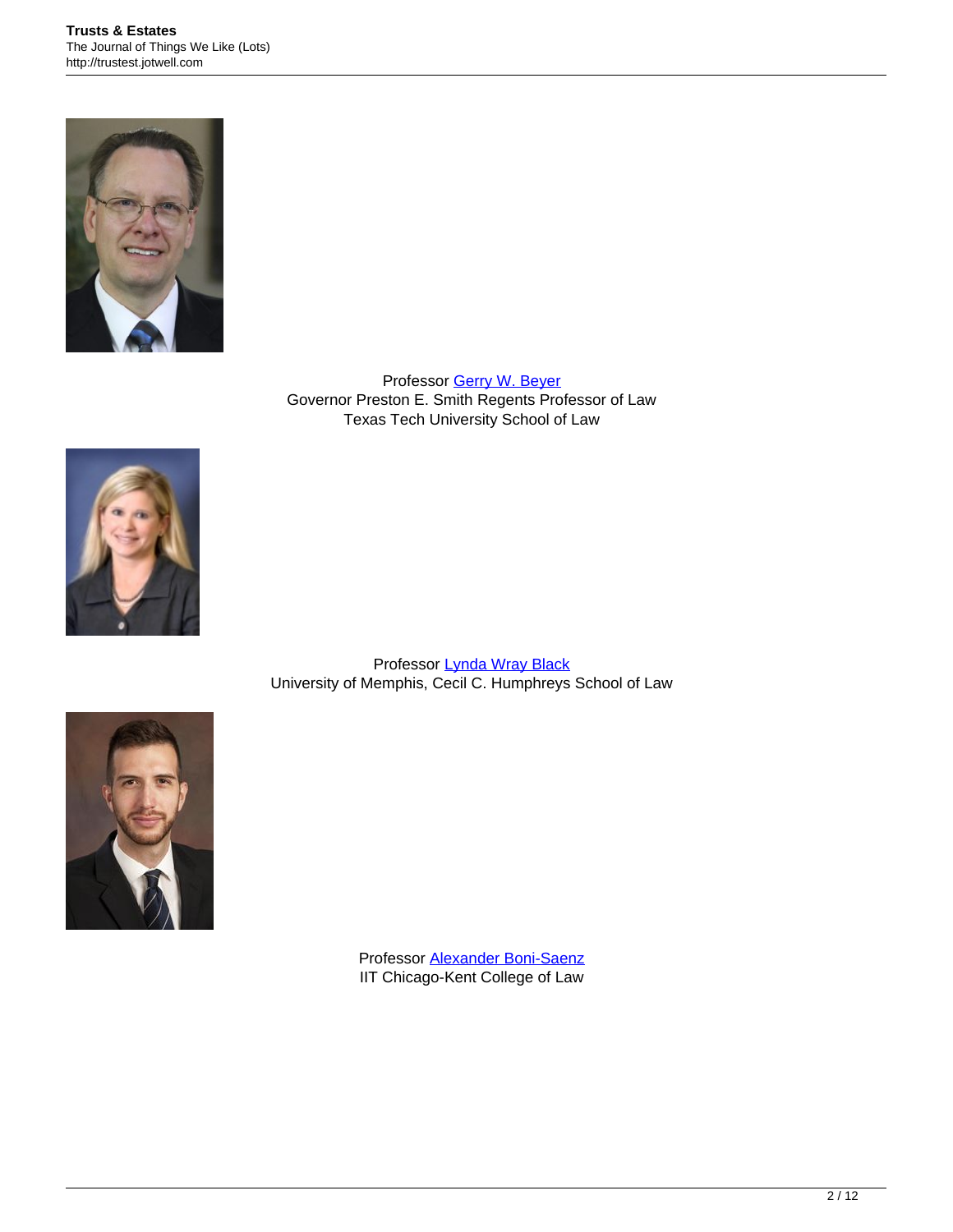

Professor **Jeffrey A. Cooper** Quinnipiac University School of Law



Professor [Camille M. Davidson](http://www.charlottelaw.edu/faculty-member.html?id=47) Charlotte School of Law



Professor [Thomas Gallanis](http://www.law.uiowa.edu/faculty/thomas-gallanis.php) N. William Hines Professor of Law University of Iowa College of Law



Professor [David Herzig](http://www.valpo.edu/law/about-us/full-time-faculty/david-herzig)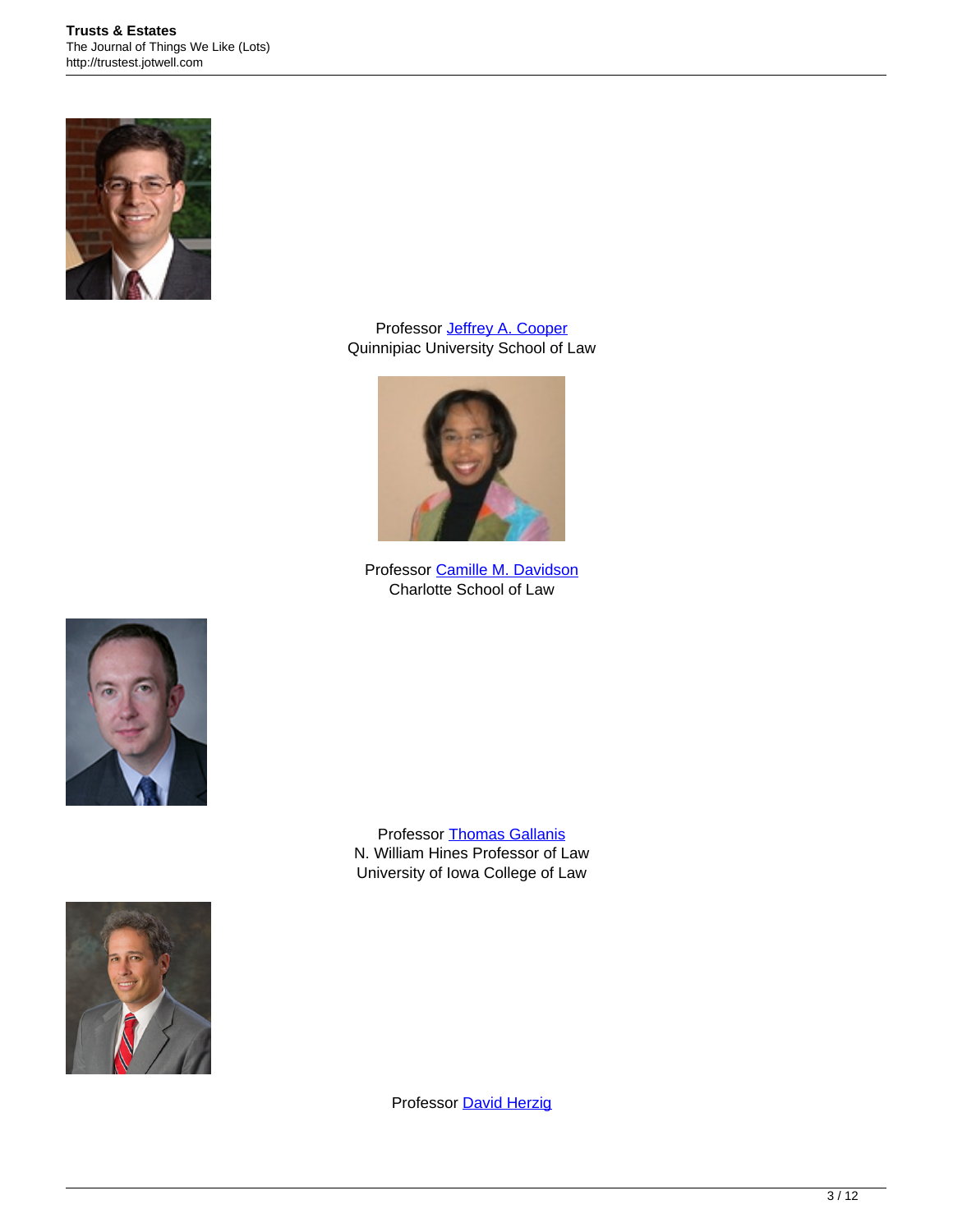Valparaiso University Law School



Professor [Browne C. Lewis](http://facultyprofile.csuohio.edu/csufacultyprofile/detail.cfm?FacultyID=B_C_LEWIS) Leon and Gloria Plevin Professor of Law and Director,Center for Health Law & Policy Cleveland-Marshall College of Law



Professor [Solangel Maldonado](http://law.shu.edu/Faculty/display-profile.cfm?customel_datapageid_4018=13318) Seton Hall University School of Law



Professor [Paula Monopoli](http://www.law.umaryland.edu/faculty/profiles/faculty.html?facultynum=083) Marbury Research Professor & Founding Director Women Leadership & Equality Program University of Maryland School of Law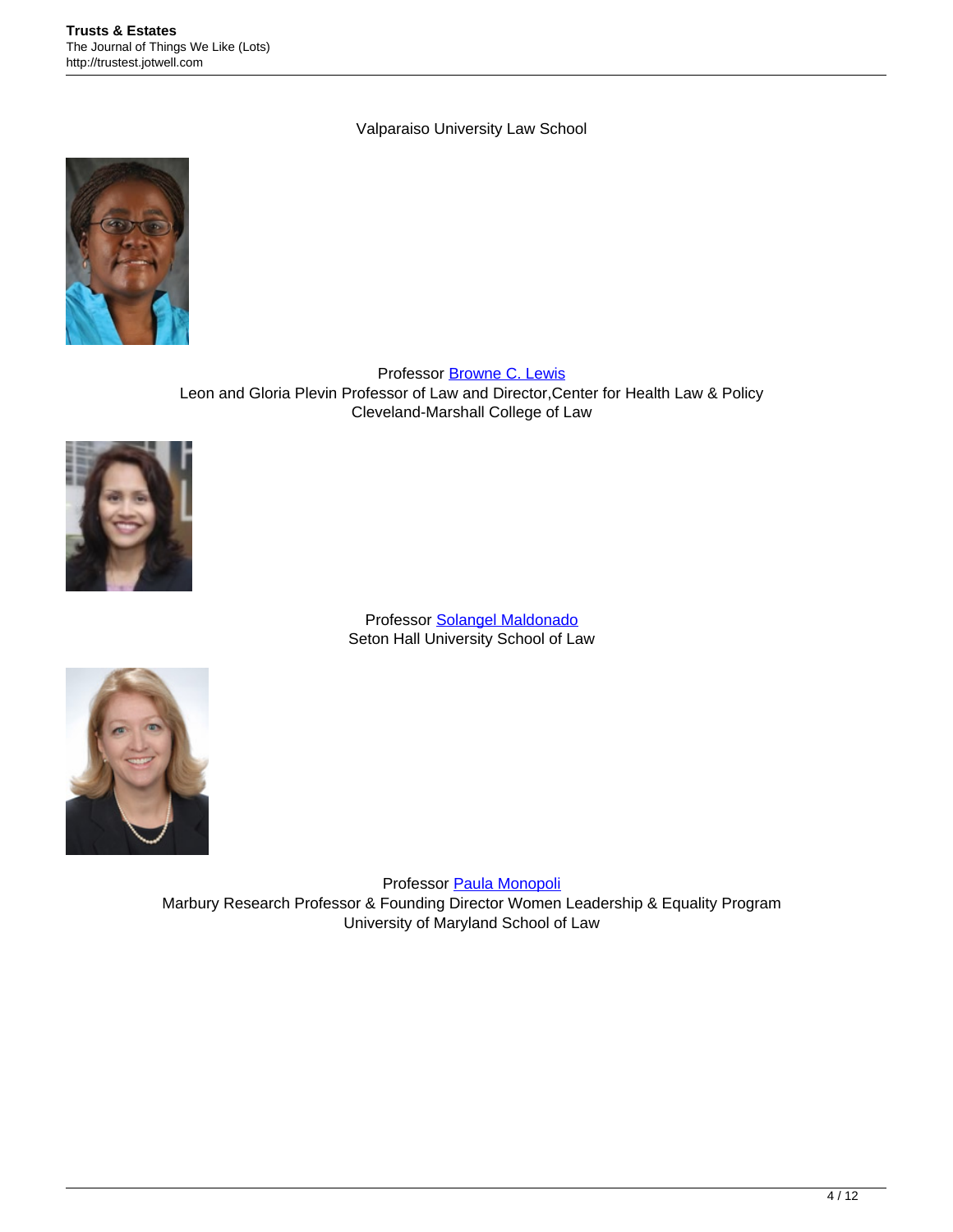

Professor [Sergio Pareja](http://lawschool.unm.edu/faculty/pareja/) Keleher & McLeod Professor University of New Mexico School of Law



Professor [Anne-Marie Rhodes](http://luc.edu/law/fulltime/rhodes.shtml) Loyola University Chicago



Professor [Kerry A. Ryan](http://law.slu.edu/people/kerry-ryan) Saint Louis University School of Law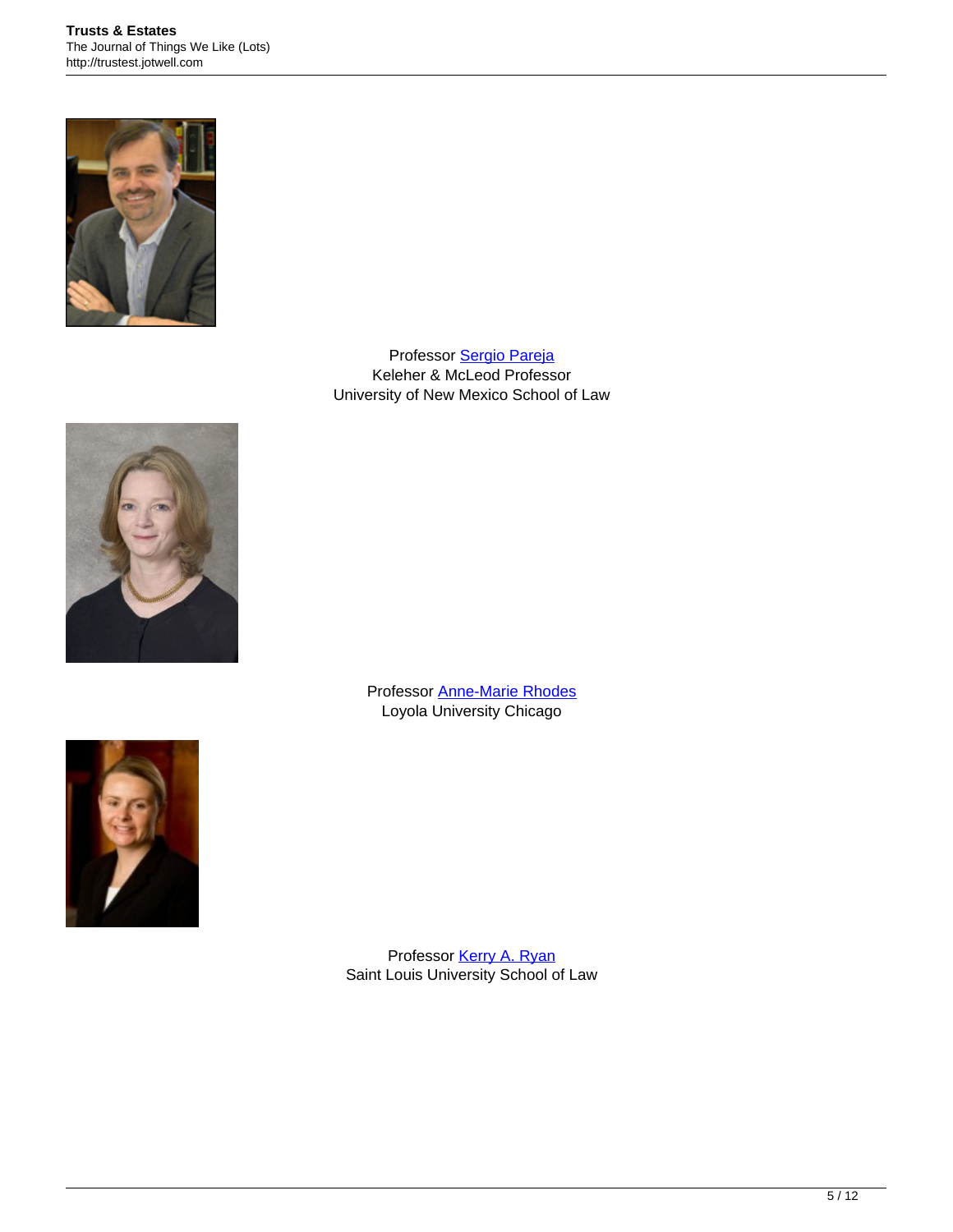Professor [Kent D. Schenkel](http://www.nesl.edu/faculty/full_time.cfm?facid=34) New England Law | Boston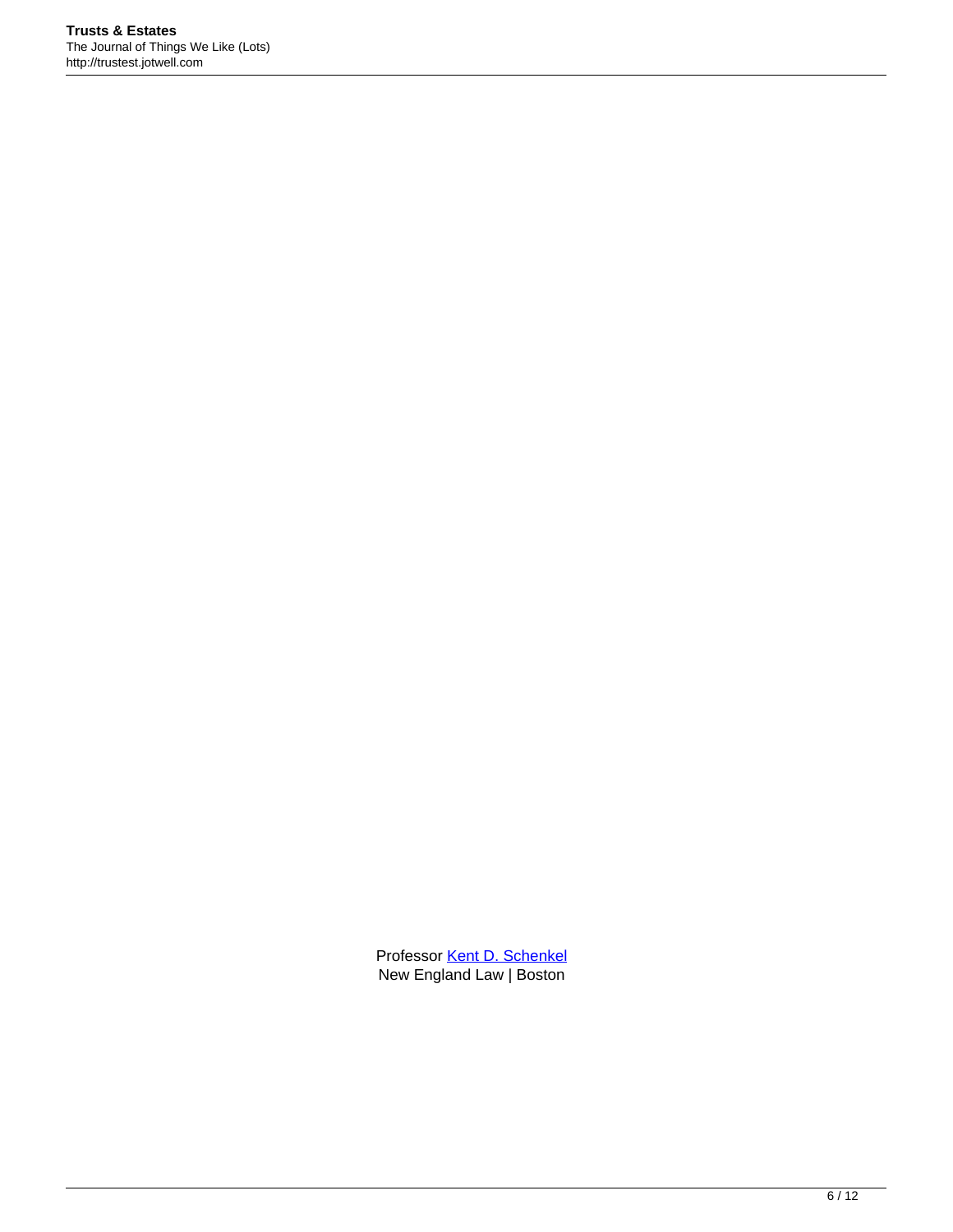



Professor **[Phyllis C. Taite](http://law.famu.edu/faculty/phyllis-c-taite/)** Florida A&M College of Law





Professor **[Robert Sitkoff](http://www.law.harvard.edu/faculty/directory/index.html?id=649)** John L. Gray Professor of Law Harvard Law School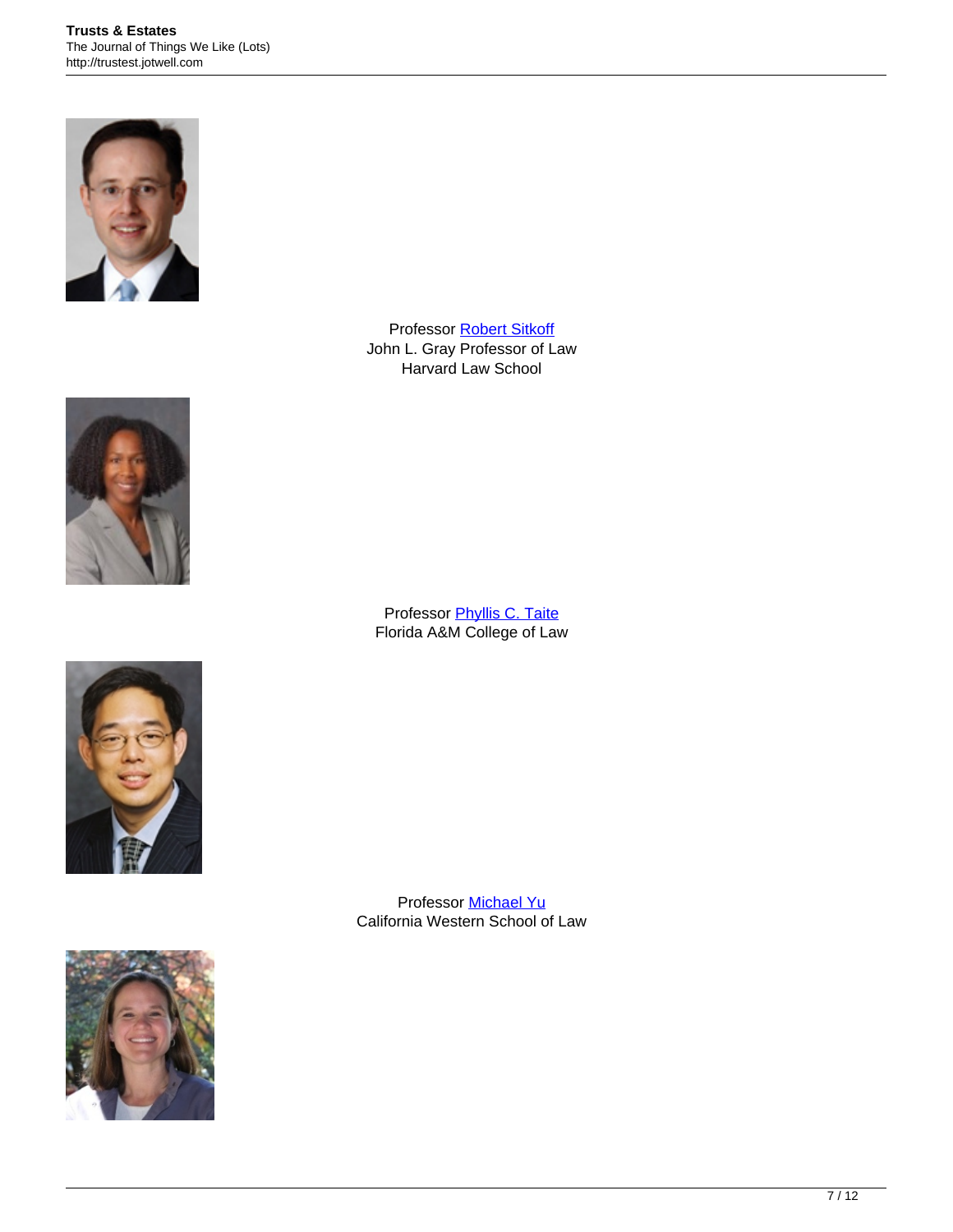Professor [Sarah Waldeck](http://law.shu.edu/Faculty/fulltime_faculty/Sarah-Waldeck.cfm) Professor of Law and Robert Diab Scholar Seton Hall University School of Law

# **FORMER CONTRIBUTING EDITORS**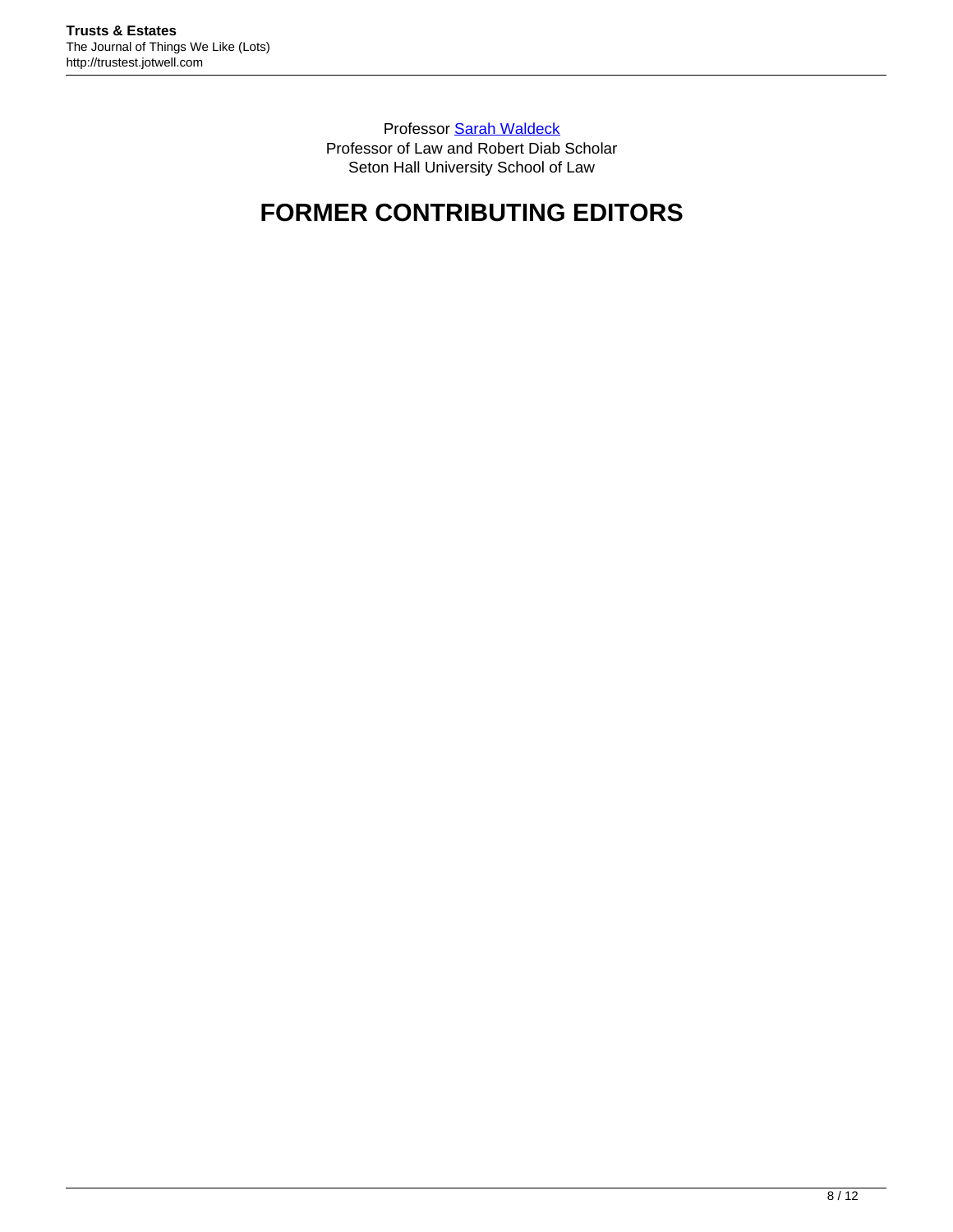Professor **Julia Belian** University of Detroit Mercy School of Law



Professor [Alyssa DiRusso](http://cumberland.samford.edu/faculty/alyssa-dirusso) Cumberland School of Law



Professor [Mitchell Gans](http://law.hofstra.edu/directory/faculty/FullTimeFaculty/ftfac_gans.html) Hofstra University School of Law



Professor [Wendy Gerzog](http://law.ubalt.edu/template.cfm?page=570) University of Baltimore School of Law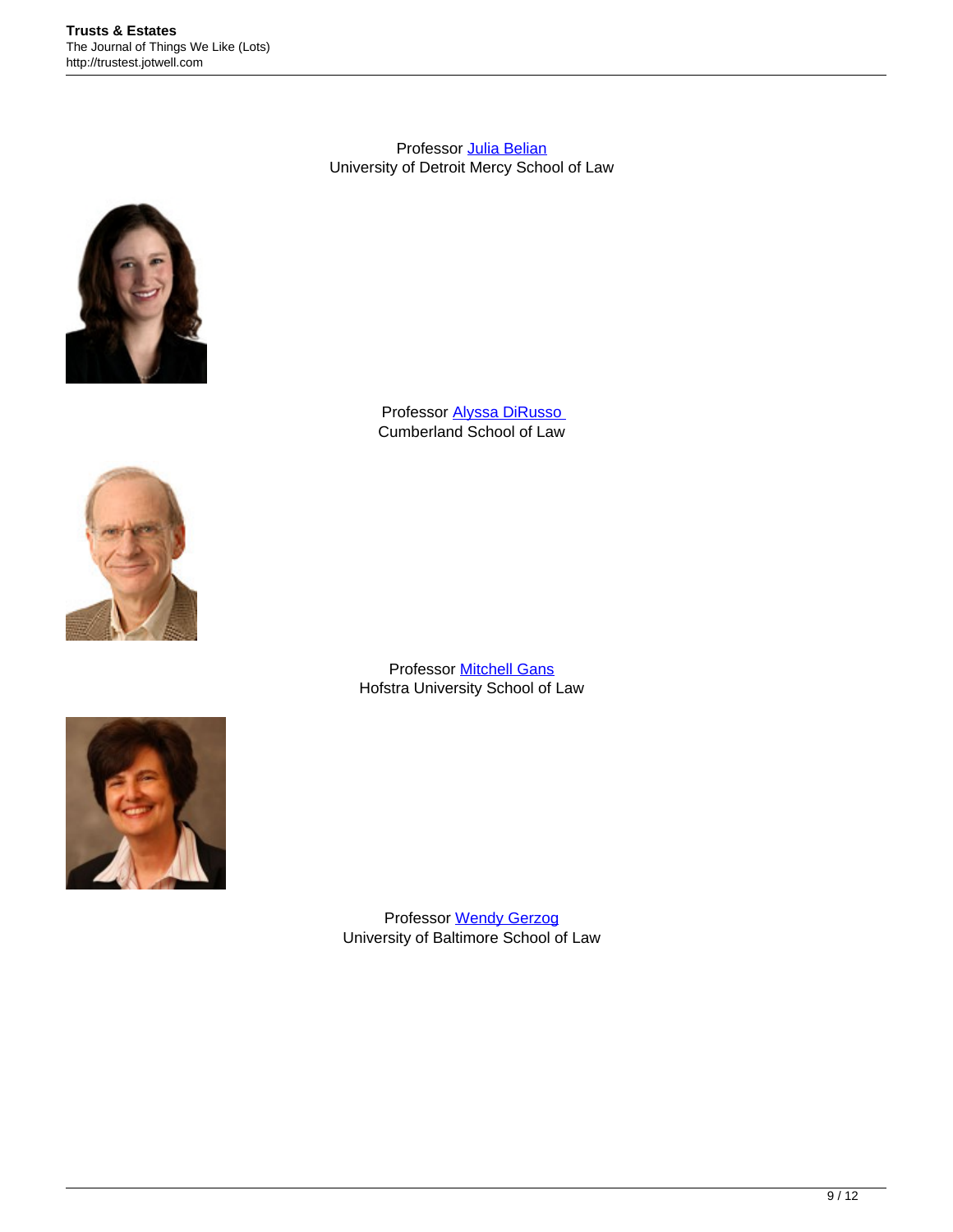

Professor **Iris Goodwin** University of Tennessee School of Law



Professor [Joanna Grossman](http://law.hofstra.edu/Directory/Faculty/FullTimeFaculty/ftfac_grossman.html) Professor of Law and John DeWitt Gregory Research Scholar Hofstra University School of Law



Professor [Melanie Leslie](http://bit.ly/5Cb2k6) Benjamin N. Cardozo School of Law / Yeshiva University



Dean [María Pabón López](http://law.loyno.edu/bio/maria-pab%C3%B3n-l%C3%B3pez) Dean & Judge Adrian G. Duplantier Distinguished Professor of Law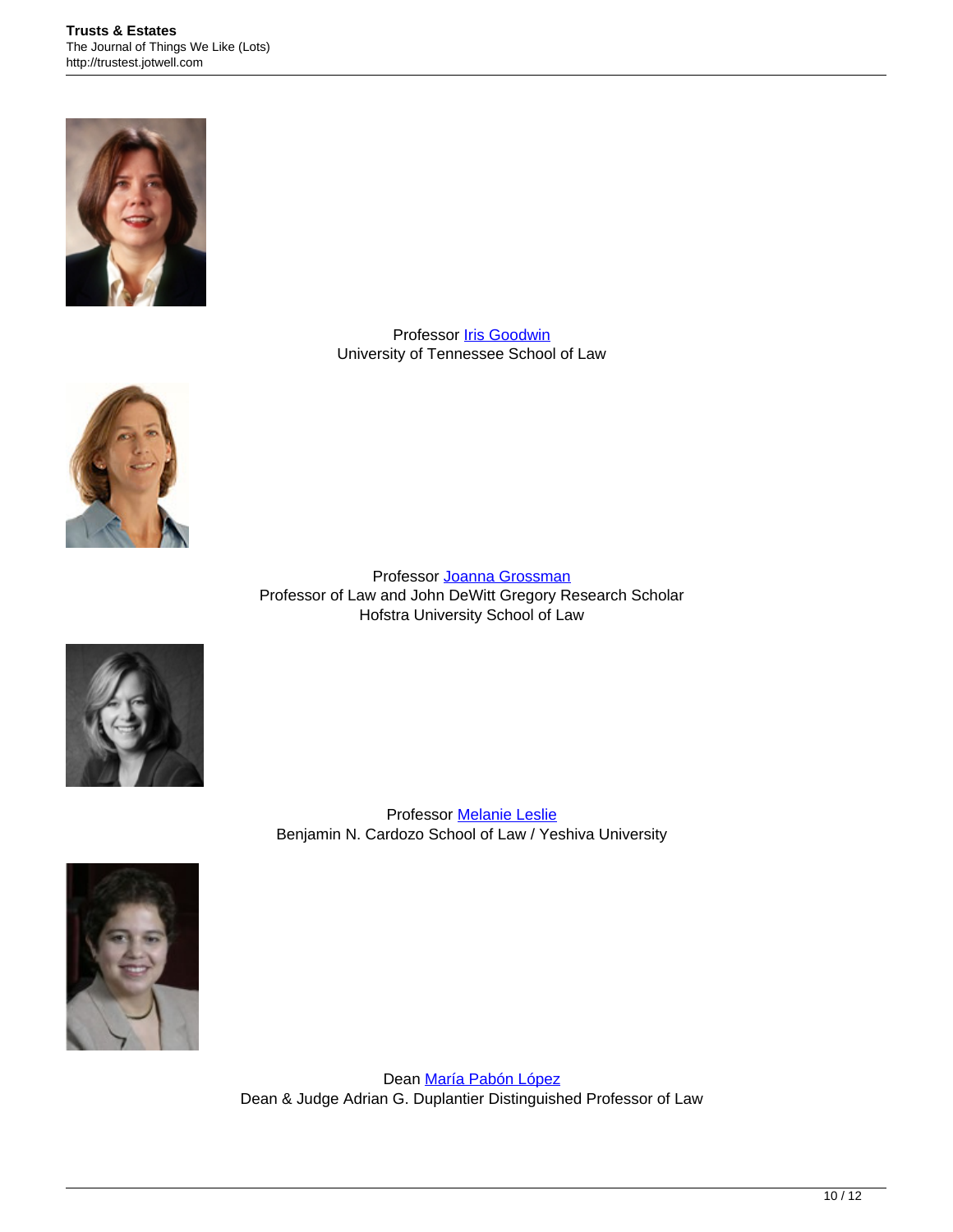#### Loyola University New Orleans College of Law



Professor [Ray D. Madoff](http://www.bc.edu/schools/law/fac-staff/deans-faculty/madoffr.html) Boston College Law School



Professor [Randall Roth](http://www.law.hawaii.edu/personnel/roth/randall) The William S. Richardson School of Law, University of Hawai'i at M?noa



Professor [Stewart Sterk](http://www.cardozo.yu.edu/directory/stewart-e-sterk) H. Bert and Ruth Mack Professor of Real Estate Law Benjamin N. Cardozo School of Law / Yeshiva University



Professor [Joshua C. Tate](http://www.law.smu.edu/Faculty/Tate)